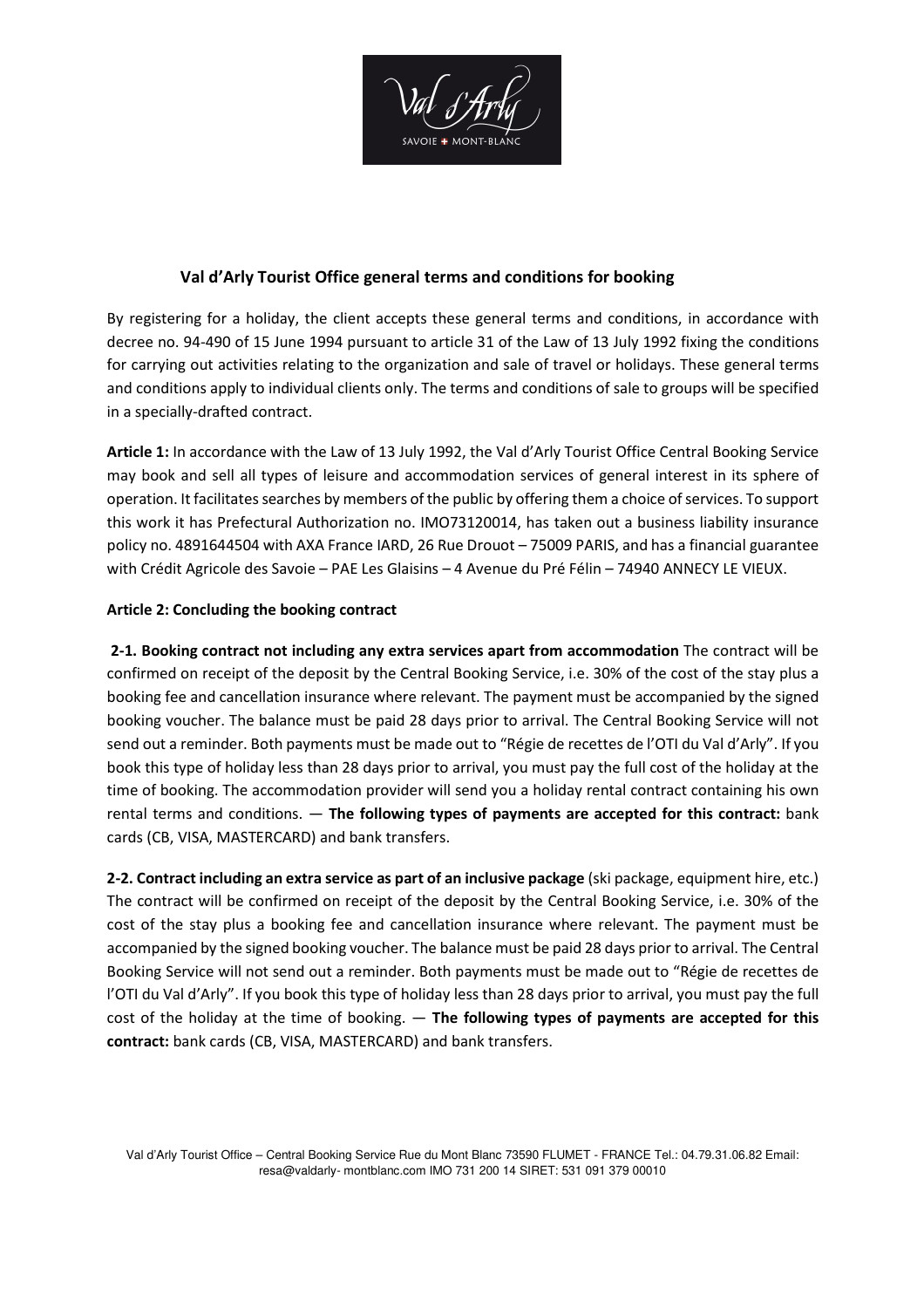

### **2-3. In both cases, if the deposit is not paid, the pre-booking is automatically cancelled** without notice.

# **Article 3: Cancellation insurance** NB: NO REFUND PROVIDED FOR IN CASE OF CONTAINMENT OR CLOSURE OF BORDERS

The Central Booking Service will offer you cancellation or curtailment insurance in accordance with the clauses in the contract at a cost of 3.15 % of the total cost of your stay. This is optional. You may consult and download the cancellation insurance conditions online :

### http://www.valdarly-montblanc.com/assurance-annulation

**Article 4: Cancellation conditions** All cancellations must be notified to the Central Booking Service by letter sent by recorded delivery. A lack of snow, poor snow cover on the slopes (downhill, cross-country, snowshoes) or bad weather are not reasons for obtaining a refund on a holiday or a service.

**4-1. If you are booking accommodation only or an All-Inclusive holiday WITH cancellation insurance**, the sums paid are refunded by the cancellation insurance as long as the reason for the cancellation is covered by the insurance policy in particular the risks associated with Covid 19. To benefit from the cover, you must send the documents supporting the reasons for the cancellation to the Tourism Office of Val d'Arly **within five days of becoming aware of the need to cancel**. The claim must be accompanied by a photocopy of the booking contract concerned, signed by both parties or with proof of their agreement, and the re-hire contract for the premises rented for the period set out in the initial booking contract. **In the event of a claim relating to the holiday cancellation or curtailment guarantee, the purchaser agrees to give the insurer's doctor access to the medical file; otherwise the guarantee may not be brought into play.** The amounts paid will be refunded on the cost of the rental (excluding the booking fee and the cancellation insurance premium).

**4-2. If you are booking accommodation WITHOUT cancellation insurance**, the amount retained will be calculated as follows: - Cancellation more than 29 days prior to arrival: deposit + booking fee retained - Cancellation between 28 days and 15 days: 50% of the cost of the holiday + booking fee retained - Cancellation between 14 days and the arrival day: 100% of the cost of the holiday + booking fee retained

**4-3. If you are booking an All-Inclusive holiday WITHOUT cancellation insurance**, the amount retained will be calculated as follows: - Cancellation more than 29 days prior to arrival: deposit + booking fee retained - Cancellation between 28 days and 15 days: 50% of the cost of the holiday + booking fee retained - Cancellation between 14 days and the arrival day: 100% of the cost of the holiday + booking fee retained

Article 5: In the event of late arrival or cancellation during the holiday — You must inform the Central Booking Service **if you are going to arrive late**. No reduction will be granted. — No refund or reduction will be given if **the holiday is curtailed,** or if there is a reduction in the number of people compared to the initial contract, unless you have taken out cancellation insurance. In this case, the cancellation insurance contract and terms and conditions will prevail.

### **Article 6: Special clauses for furnished accommodation**

Val d'Arly Tourist Office – Central Booking Service Rue du Mont Blanc 73590 FLUMET - FRANCE Tel.: 04.79.31.06.82 Email: resa@valdarly- montblanc.com IMO 731 200 14 SIRET: 531 091 379 00010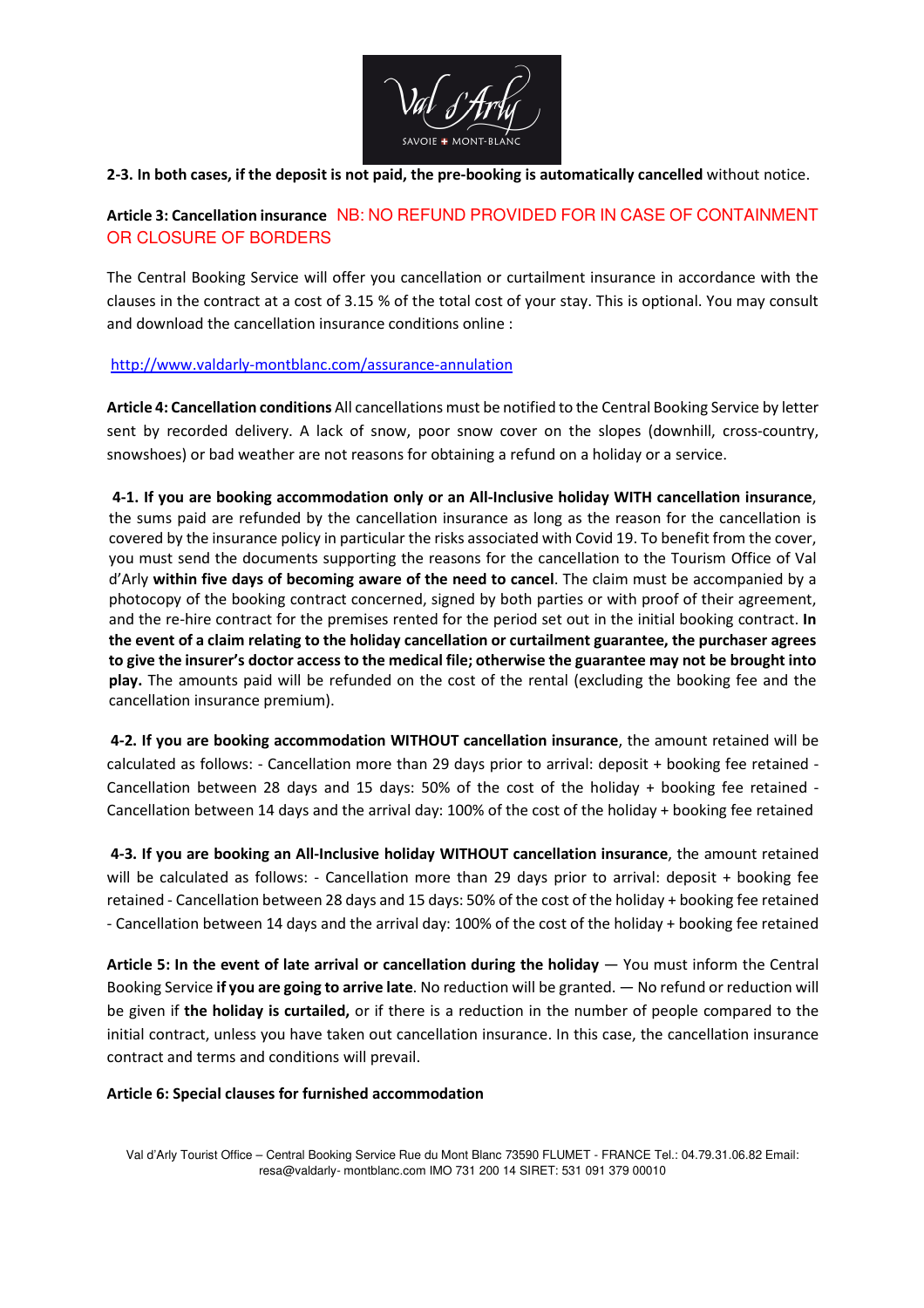

**6-1. Information relating to the occupancy of the accommodation** — The signature on the booking contract is not transferable. In no circumstances may the accommodation be rented out to third parties, except with the prior agreement of the Central Booking Service and/or the accommodation provider.  $-$ The service includes the provision of the accommodation for the number of people and the period defined in the contract, heating (during the winter season), hot and cold water and electricity (unless stated otherwise in the booking document). — The accommodation is provided for the capacity shown in the description (the owner therefore has the right to refuse to let the accommodation if it is over-occupied). It is furnished accordingly and includes bed-covers, bolsters or pillows, crockery, cutlery and kitchen equipment. — The following are not included in the rental charge: the supply of sheets and household linen, firewood where relevant and telephone charges, unless stated to the contrary. — When you arrive, you must pay the owner the charges not included in the price (tourist tax where relevant). — Arrival and departure times are specified in the accommodation provider's rental contract. However, if no such times are mentioned, you may contact the accommodation provider to find out. Unless the accommodation provider has given his consent, you may not occupy the accommodation outside the stated times. You must inform the accommodation provider if you are going to arrive late, so that he can leave the keys for you. — The tenant who signs this contract may in no circumstances claim any right to remain on the premises at the end of the rental period. — Any tenant who wishes to bring a pet must have obtained the agreement of the Central Booking Service and the accommodation provider before signing the contract. He must provide an up-to-date vaccination certificate on his arrival. — If there are any problems with the accommodation during the holiday, the accommodation provider is the only person authorized to answer questions or deal with requests of any kind. In no circumstances may the Central Booking Service intervene.

**6-2. The tenant must ensure that the rental period runs smoothly and peacefully, and that the premises are used for the purposes for which they are intended.** — An inventory will be taken in the presence of the tenant and the owner (or his representative) at the start and end of the holiday. This inventory will act as the only reference in the inventory of a dispute over the state of the premises. On the day of departure, the inventory will take place between 8 am and 10 am, unless agreed otherwise with the owner. — **A security deposit** must be paid directly to the owner. This will be returned on the day of departure or within 1 week unless the inventory shows that repairs need to be carried out. In this case, the security deposit will be returned within 3 months at the latest. The tenant must demand documentary proof of the costs that he is required to pay. — **In the event of an early departure** that prevents the inventory from being taken on the tenant's day of departure, the owner will return the security deposit within a period not exceeding 2 weeks. — **The tenants are responsible for cleaning the premises** during the rental period and prior to their departure. If the apartment is left in a dirty condition, a deduction will be made from the security deposit.

#### **Article 7: Special clauses for hotels, guest houses and "tables d'hôtes"**

— If you are staying in a hotel or guest house, the price indicated is for the room, room and breakfast, halfboard or full board or per person, depending on which service you have booked.

Val d'Arly Tourist Office – Central Booking Service Rue du Mont Blanc 73590 FLUMET - FRANCE Tel.: 04.79.31.06.82 Email: resa@valdarly- montblanc.com IMO 731 200 14 SIRET: 531 091 379 00010